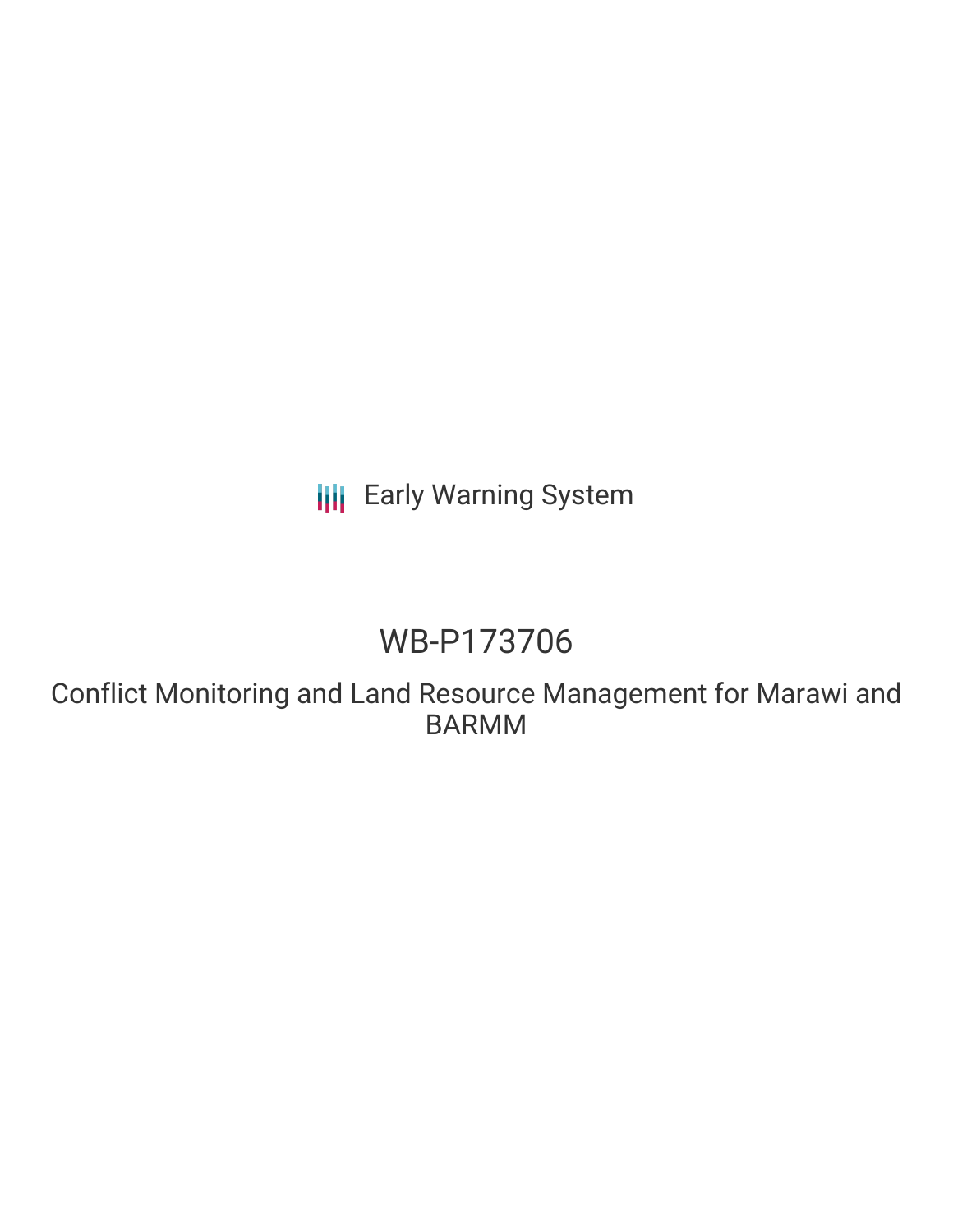

## Early Warning System Conflict Monitoring and Land Resource Management for Marawi and BARMM

#### **Quick Facts**

| <b>Countries</b>              | Philippines                |
|-------------------------------|----------------------------|
| <b>Financial Institutions</b> | World Bank (WB)            |
| <b>Status</b>                 | Proposed                   |
| <b>Bank Risk Rating</b>       |                            |
| <b>Borrower</b>               | <b>International Alert</b> |
| <b>Sectors</b>                | Law and Government         |
| <b>Investment Type(s)</b>     | Loan                       |
| <b>Project Cost (USD)</b>     | $$0.85$ million            |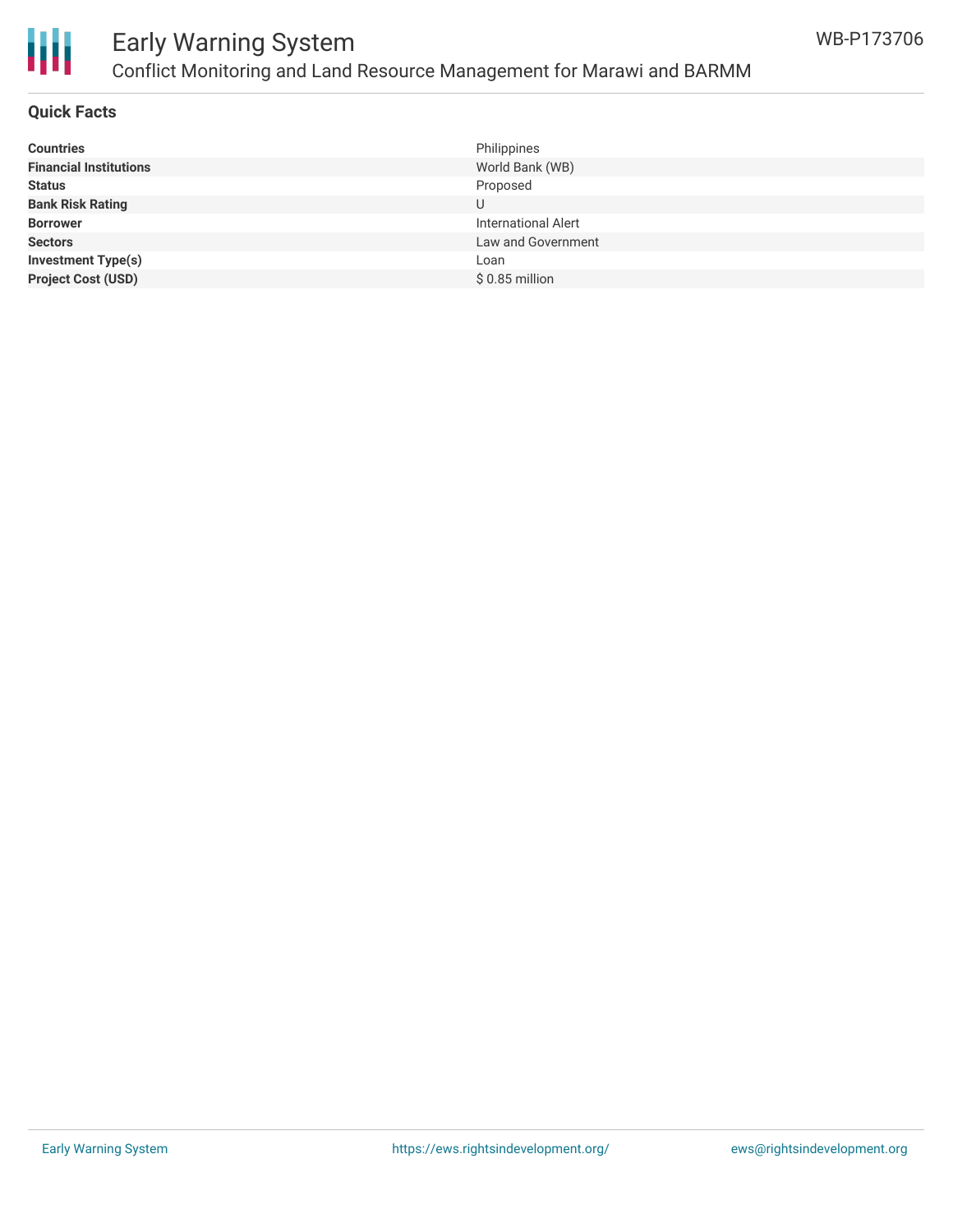

#### **Project Description**

According to bank documents, the projects aims to strengthen capacity of multiple stakeholders in BARMM for participatory, inclusive and conflict-sensitive resource-based planning and management.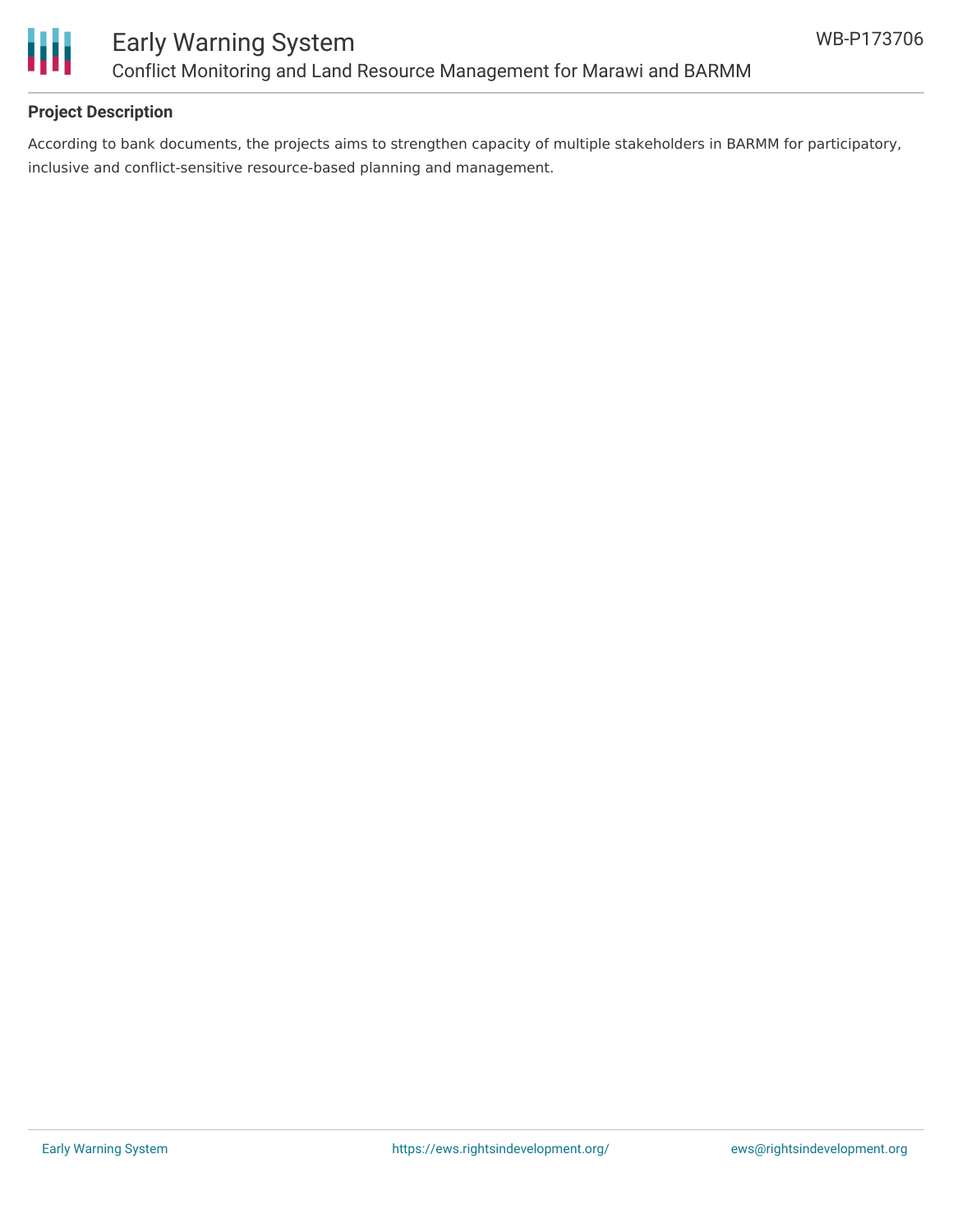

## Early Warning System Conflict Monitoring and Land Resource Management for Marawi and BARMM

#### **Investment Description**

World Bank (WB)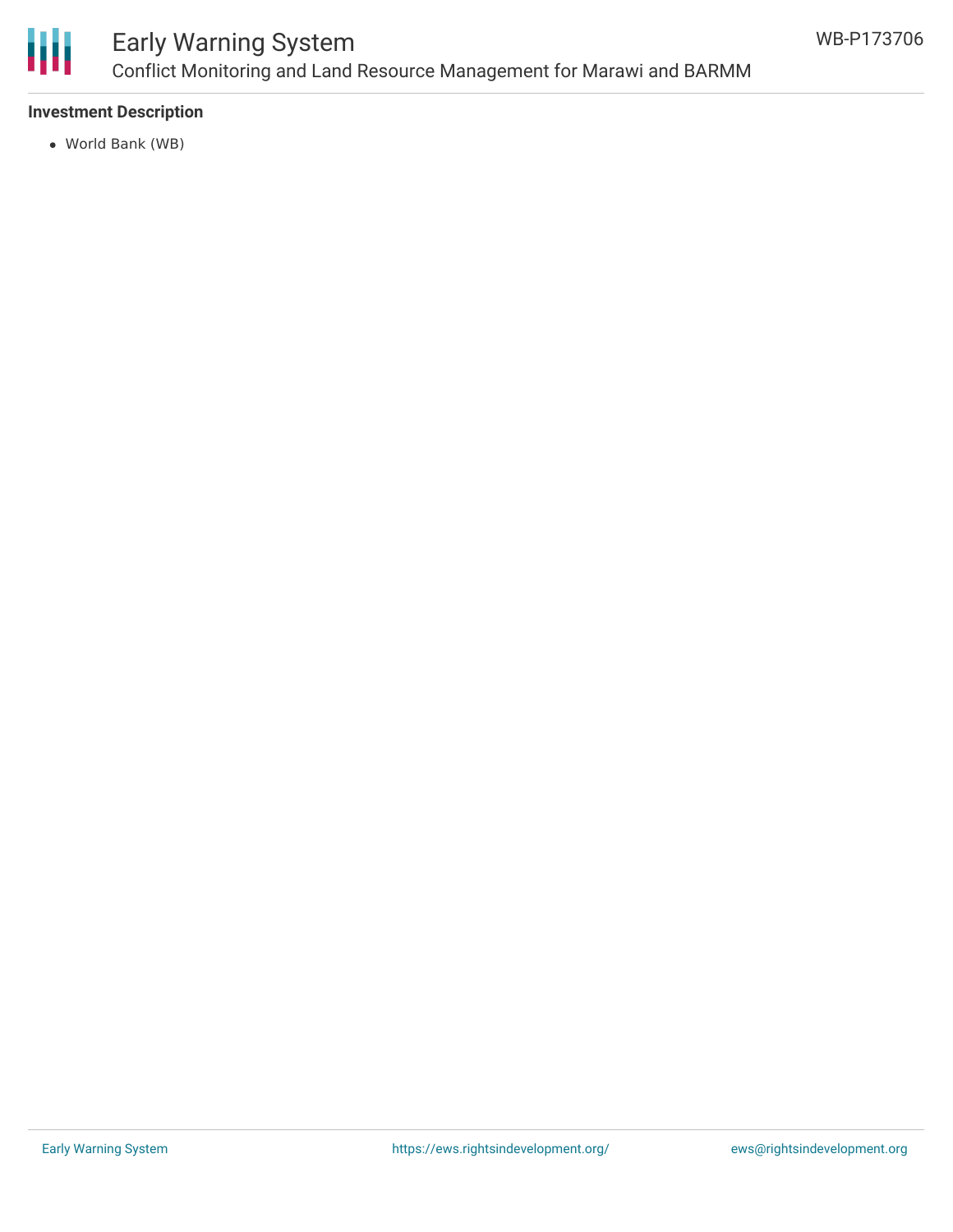

#### **Contact Information**

Ditte Fallesen

Senior Social Development Specialist, World Bank

[dfallesen@worldbank.org](mailto:dfallesen@worldbank.org)

#### **ACCOUNTABILITY MECHANISM OF WORLD BANK**

The World Bank Inspection Panel is the independent complaint mechanism and fact-finding body for people who believe they are likely to be, or have been, adversely affected by a World Bank-financed project. If you submit a complaint to the Inspection Panel, they may investigate to assess whether the World Bank is following its own policies and procedures for preventing harm to people or the environment. You can contact the Inspection Panel or submit a complaint by emailing ipanel@worldbank.org. You can learn more about the Inspection Panel and how to file a complaint at: https://www.inspectionpanel.org.